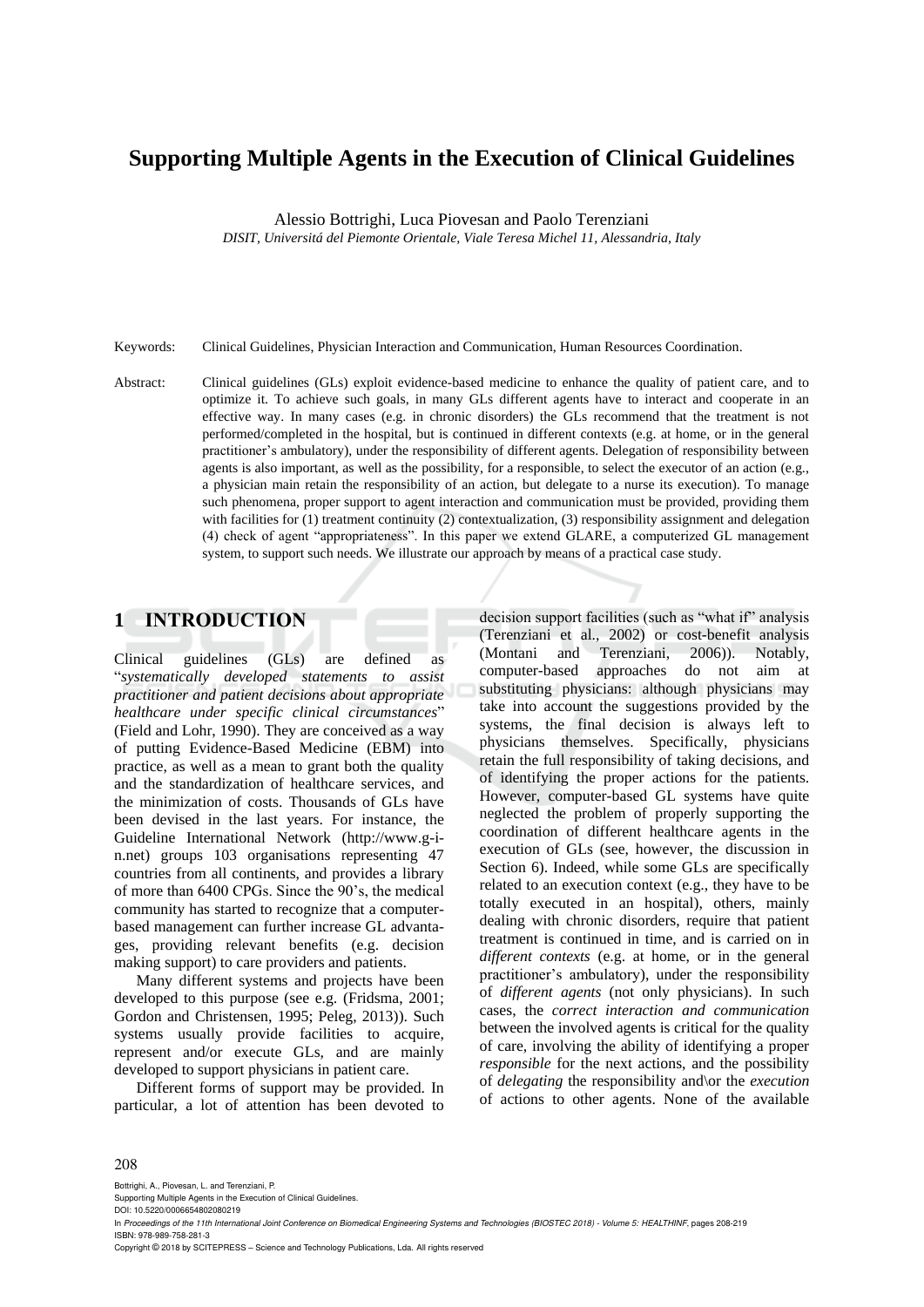computerized GL systems fully addresses such needs.

In this work, we propose an extension of a computerized GL management tool to deal with these needs. First, we identify the extensions to the GL formalism needed to represent the different pieces of information required to manage the above phenomena. In particular, our representation formalism supports the specification, for each action, of the *context* in which it can be execute, and of the *qualification* and *capabilities* required to its responsible, and to its executor.

Then, we describe the facilities we have provided to support the coordination of multi-agents executing a GL. The main goal of such facilities is to support a proper treatment of the patient, in such a way that the GL actions are executed in the proper context, under the responsibility of a proper (i.e., having the correct qualification and capabilities) agent, and are executed by a proper agent. To achieve such a goal, our facilities support:

- *(1) treatment continuity,*
- *(2) action contextualization,*
- *(3) responsibility assignment and delegation*
- *(4) check of agent and executor "appropriateness*".

Notably, there are several multi-agent approaches for healthcare in the literature (see e.g. the survey in (Isern and Moreno, 2016)), but they consider agents as autonomous software entities. In our approach, we consider agents as a representation of a real entity and use a *multi-agents view* to describe and support a distributed GL execution.

A practical implementation of this work is represented by an extension of META-GLARE. META-GLARE (Bottrighi and Terenziani, 2016) is a recent extension of GLARE , a domainindependent system for GL acquisition and execution (Terenziani et al., 2008).

Resorting to the META-GLARE formalism, we will illustrate the application of our approach to the "management of harmful drinking and alcohol dependence in primary care" GL developed by the Scottish Intercollegiate Guidelines Network (SIGN) (Scottish Intercollegiate Guidelines Network, n.d.), which we have adapted to the Italian context. However, although we have implemented our approach in META-GLARE**,** it is worth stressing that the methodology we propose is general and application-independent.

The paper is structured as follows: in section 2 we describe the main features of GLARE and META-GLARE. In section 3 we describe our extensions to META-GLARE representation

formalism. In section 4, which is the core of the paper, we describe the different facilities we provide to support the distributed execution of a GL, and the coordination of the involved agents. In section 5 we exemplify a practical application of our approach considering the treatment of alcohol-related disorders. Finally, in the section 6 we address related works and concluding remarks.

# **2 GLARE AND META-GLARE**

META-GLARE is an evolution of GLARE, a domain-independent system for acquisition and execution of GLs (Terenziani et al., 2008), which we are developing since 1997, in collaboration with the physicians of Azienda Ospedaliera San Giovanni Battista in Torino, Italy.

The core of GLARE (see box on the left of Figure 1) is based on a modular architecture. CG\_KRM (Clinical Guidelines Knowledge Representation Manager) is the main module of the system: it manages the internal representation of GL, and operates as a domain-independent and taskindependent knowledge server for the other modules; moreover it permanently stores the acquired GL in a dedicated Clinical Guidelines Database (CG-DB). The Clinical Guidelines Acquisition Manager (CG\_AM) provides expertphysicians with a user-friendly graphical interface to introduce the GL into the CG\_KRM and to describe them. It may interact with four databases: the Pharmacological DB, storing a structured list of drugs and their costs; the Resources DB, listing the resources that are available in a given hospital; the ICD DB, containing an international coding system of diseases; the Clinical DB, providing a "standard" terminology to be used when building a new GL, and storing the descriptions and the set of possible values of clinical findings.

The execution module (CG-EM) executes a GL for a specific patient, considering the patient's data (retrieved from the Patient DB). The schema of the Patient DB mirrors the schema of the Clinical DB. Therefore, the interaction with the Clinical DB during the acquisition phase makes it possible to automatically retrieve data from the Patient DB at execution time. CG-EM stores the execution status in another DB (CG Instances) and interacts with the user-physician via a graphical interface (CG-IM).

GLARE's architecture is open: new modules and functionalities can be easily added if\when necessary. In the latest years, several new modules and\or methodologies have been added to cope with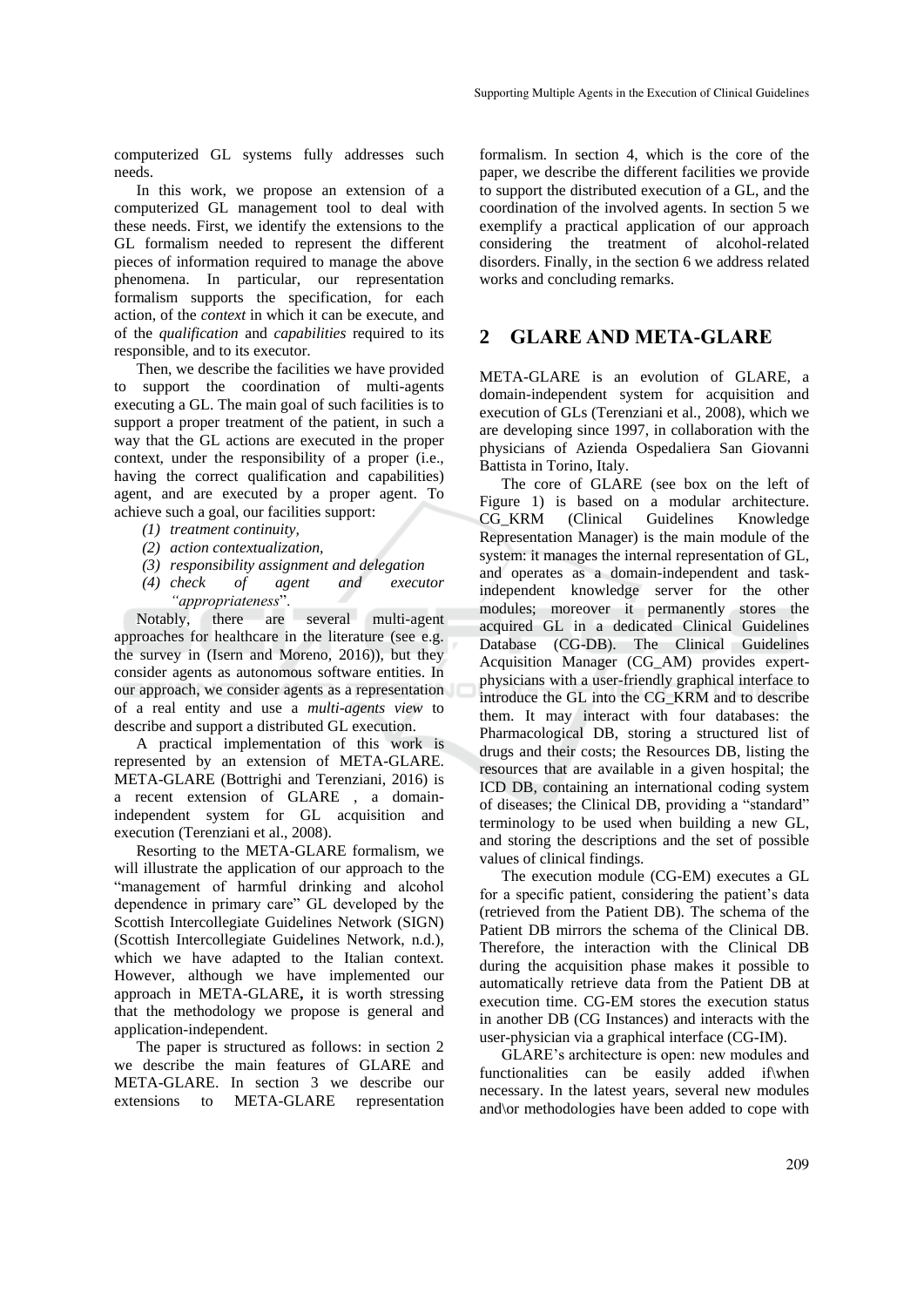automatic resource-based contextualization (ADAPT module, (Terenziani et al., 2004)), temporal reasoning (TR, (Anselma et al., 2006)), decision making support (DECIDE\_HELP, (Montani et al., 2005)), model-based verification (VERIFY, (Bottrighi et al., 2010)), and comorbidities (COMORBID, (Piovesan et al., 2014)).



Figure 1: Architecture of GLARE. Rectangles represent computation modules, and ovals data/knowledge bases.

**Representation Formalism.** In the GLARE project, a GL is represented through the set of actions composing it. GLARE distinguishes between *atomic* and *composite* actions. Atomic actions can be regarded as elementary steps in a GL, in the sense that they do not need a further decomposition into sub-actions to be executed. Composite actions are composed by other actions (atomic or composite). Four different types of atomic actions can be distinguished in GLARE: *work* actions, *query* actions, *decisions* and *conclusions*. Work actions are basic atomic actions which must be executed on the patient, and can be described in terms of a set of attributes, such as name, (textual) description, cost, time, resources, goals. Query actions are requests of information, which can be obtained from the outside world (physicians, Databases, knowledge bases). Decision actions are specific types of actions embodying the criteria which can be used to select a alternative paths in a GL. In particular, diagnostic decisions are represented as an open set of triples <diagnosis, parameter, score> (where, in turn, a parameter is a triple <data, attribute, value>), plus a threshold to be compared with the different diagnoses' scores. On the other hand, therapeutic decisions are based on a pre-defined set of parameters: *effectiveness*, *cost*, *side-effects*, *compliance*, *duration*. Finally, conclusions represent the output of a decision process. Composite actions are defined in terms of their components, via the "has-part" relation. Control relations establish which actions might be executed next and in what order. We distinguish among four different control relations: *sequence*, *constrained*, *alternative* and *repetition*. The description of sequences usually involves the definition of the minimum and maximum delay between actions. Complex temporal

constraints between actions (e.g., *overlaps*, *during*) can be specified using constrained control relations. In particular, action *parallelism* can also be supported through this feature.

**Acquisition.** GLARE's acquisition module (CG-AM in Figure 1) provides expert-physicians with a userfriendly and easy-to-use tool for acquiring a GL. In order to achieve these goals, GLARE provides: (i) a graphical interface, which supports primitives for drawing the control information within the GL, and ad hoc windows to acquire the internal properties of the objects; (ii) facilities for browsing the GL; (iii) an "intelligent" help and consistency checking including name and range checking, logical design criteria checks, and semantics checks concerning the consistency of temporal constraints in the GL.

**Execution.** A dedicated module has been developed to support the execution of a GL on a specific patient, adopting the "agenda technique" (see (Anselma et al., 2006)). Basically, though the "agenda technique", GLARE is able to identify all the next actions to be executed in the current GL, and a window of time during which such actions have to be executed (according to the GL temporal constraints).

**Testing.** GLARE has been already tested considering different domains, including bladder cancer, reflux esophagitis, heart failure, and ischemic stroke. The acquisition of a GL using GLARE is reasonably fast (e.g., the acquisition of the GL on heart failure required 3 days).

**META-GLARE.** In the last years, a new GL system, META-GLARE, has been designed, on top of GLARE. Indeed, META-GLARE is a "meta" system, in that it takes in input a GL representation formalism, and automatically generates a GL system to acquire and execute GL expressed in the input formalism. To test it, an extended formalism has been used (see (Bottrighi and Terenziani, 2016)). In the following, we refer to such an extended formalism as "META-GLARE formalism". In particular, META-GLARE formalism extends GLARE's one with the possibility of specifying not only 1:1 arcs (i.e., arcs with just one input action and one output action), but also 1:n, n:1 and n:n arcs. Such an additional feature is very useful to easily model the parallelism between actions.

GLARE and META-GLARE have been developed in Java, to take advantage of its portability.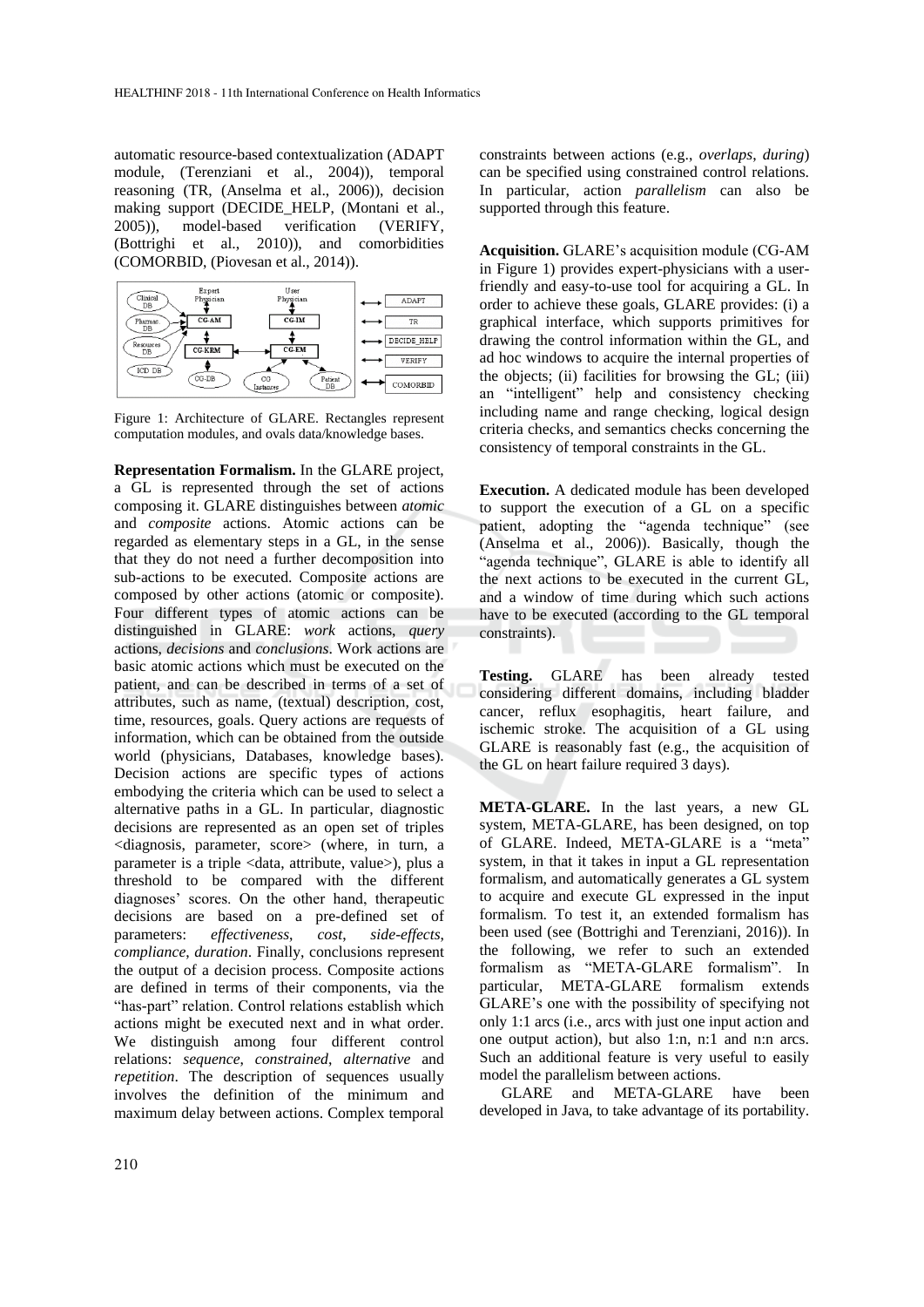As a consequence, GLARE can run similarly on any hardware/operating-system platform.

# **3 GL ANNOTATIONS**

In order to support the coordination of different healthcare agents during the execution of a GL on a specific patient, the description of the GL actions must be extended to consider several additional aspects. For each one of such aspects, we augment the representation formalism with an additional attribute, modelling it. In the following we refer to such attributes as (action) *annotations*. First of all, the possible *contexts* in which an action can be executed must be specified.

• **Context** annotation**:** it specifies where the action can be executed (e.g. in-patient care, community medicine). Observe that a context is not necessarily a physical place, but it is an operative environment. For instance, community medicine can refer to the patient's home or to the general practitioner's ambulatory. A set of contexts for an action can be specified, meaning that the action can be executed in any one of the contexts specified in the list;

In many practical cases, it is important to distinguish between the *responsible* of an action (or of a whole part of a GL; for instance the head physician of an hospital department), and the *executor* of the action (for instance, a physician or a nurse of that department). Indeed, to be "appropriate" a responsible (executor) must have a proper qualification, and, in some cases, some specific additional competence (other than the ones typically held by all the agents having the specified qualification). To cope with such issues, we further add six annotations:

- **responsible** qualification: it specifies who can be responsible of the action (e.g. neurologist, gastroenterologist, …). A list of qualifications can be specified, meaning that the responsible must have (at least) one of the qualifications in the list;
- **responsible competence:** it specifies that the must have specific abilities (e.g. expert in the alcohol-related disorders management). Such an attribute is optional. A list of competences can be specified, meaning that the responsible must have *all* the competences in the list;
- **delegate\_qualification**: it specifies who can be delegated to manage the action (e.g. physician, nurse); A list of qualifications can be specified, meaning that the delegate must have one of the qualifications in the list;
- **delegate\_competence** (optional): it specifies that the action can be managed only by agents with some specific abilities (e.g. alcohol-related disorders management). A list of competences can be specified, meaning that the delegate must have *all* the competences in the list:
- **executor** qualification: it specifies who can execute the action (e.g. physician, nurse); A list of qualifications can be specified, meaning that the executor must have one of the qualifications in the list;
- **executor** competence (optional): it specifies that the action can be executed only by agents with some specific abilities (e.g. alcohol-related disorders management). A list of competences can be specified, meaning that the executor must have *all* the competences in the list;

When a GL is being acquired, we impose that each action in it is annotated with a specification of a list of possible contexts and of a list of possible qualifications of responsibles and executors. This is mandatory, and the acquisition module is extended to support the acquisition of such annotations (see Section 4). On the contrary competence annotations are optional. In case the competence list is empty, no specific restriction needs to be applied; otherwise, only the agents having the required competences are allowed to be responsible for or to execute the action at hand.

**Example.** The action "Brief intervention for hazardous and harmful drinking" (see action 11 in Figure 3) in the alcohol-related disorders treatment GL (Scottish Intercollegiate Guidelines Network, n.d.) is described as follows:

- resposible\_qualification: physician;
- resposible\_competence: \
- delegate\_qualification: physician;
- delegate\_competence: \
	- executor\_qualification: physician, nurse;
- executor competence:  $\setminus$
- context: community medicine, SERT medicine (SERT is the acronym for "SERvizio per le Tossicodiopendenze", an Italian service similar to the Mental Health Service in U.S.A.), inpatient care, hospital ambulatory care.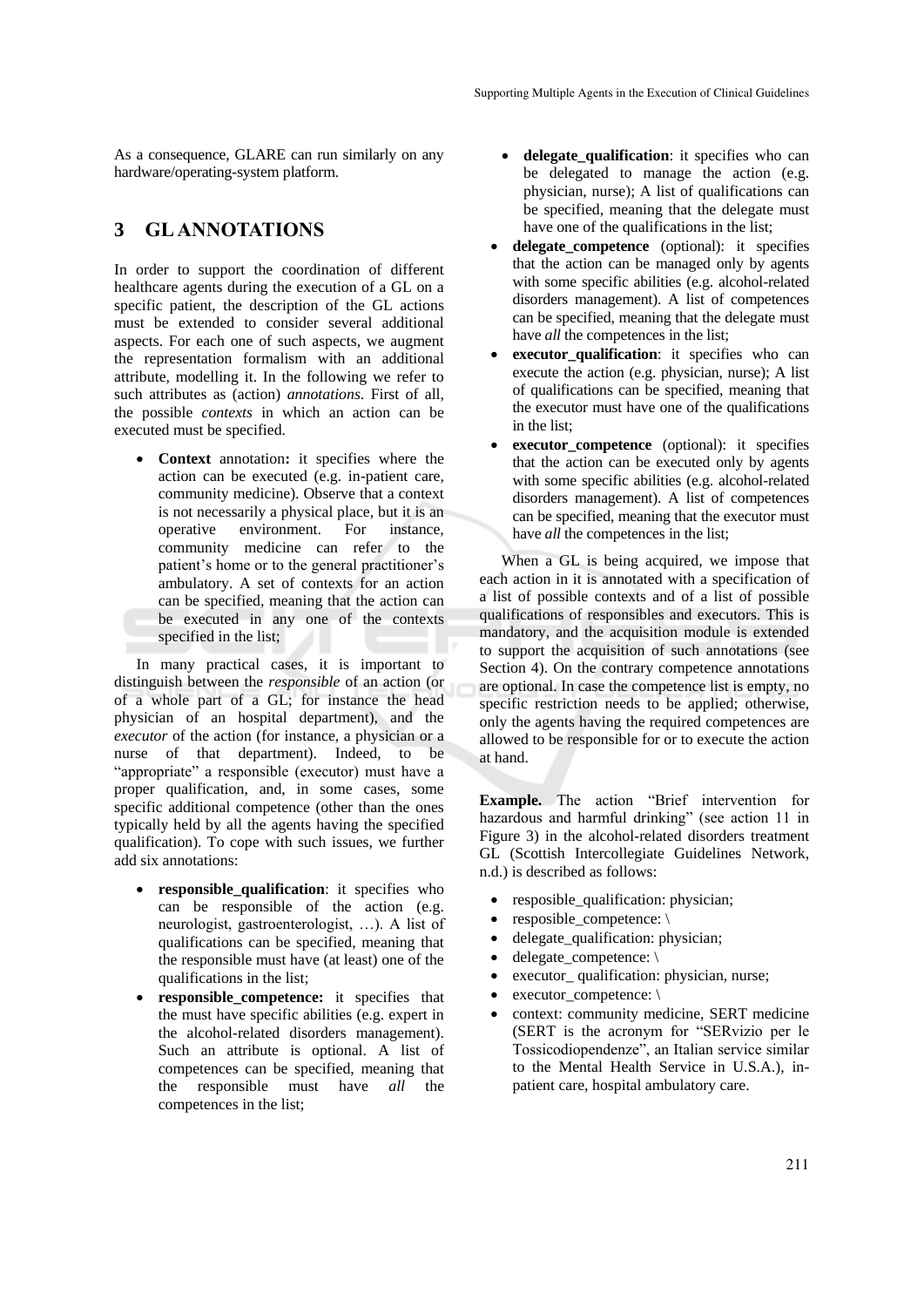In addition, as an independent data structure, we support the annotation of a whole GL with a set of **continuity constraints**. Such constraints are used to model the fact that, in many practical cases, it is preferable to assign "homogeneous" sets of actions in a GL to the same responsible (or, in some cases, executor). For instance, it might be preferable that the same neurologist is responsible of all the neurological activities performed on a given patient, and that the different EMG examinations of a patient are executed by the same specialist. Notably, continuity constraints are interpreted as "preferential" constraints by our system (see Section 4), but admits violations (e.g., after a period, a physician may, for any reason, not be able to continue to treat a given patient).

In the next sections, we will present how *annotations* are formalized in our approach, and how they are treated by META-GLARE.

#### **3.1 Basic Ontology**

GL *annotations* can be modeled on the basis of three taxonomies, and of the relations between them. Part of the taxonomies and relations are graphically shown in Figure 2. The ontology of *contexts* is a "part-of" taxonomy, in which each context can be further specified by its components. For instance, in Figure 2, FAMILY, HOSPITAL and COMMUNITY MEDICINE are three possible contexts, and NEUROLOGY, GASTROENTOROLOGY and INTERNAL MEDICINE are some of the departments that are part of hospitals. *Qualifications* can be modeled through a standard "isa" taxonomy, in which each qualification can be further refined (*isa* relation) by its specializations. For instance, in Figure 2, Nurse and Physician are two possible qualifications. In turn, NEUROLOGIST, GASTROENTEROLOGIST and INTERNIST are specializations of PHYSICIAN. Analogously, also *competences* are modeled by an "isa" taxonomy. For instance, in Figure 2, (the competence in) PERIPHERAL NEUROPATHY is a specialization of (competence in) NEUROLOGY, which is a specialization of MEDICAL COMPETENCE.

Besides concepts, which denote classes of entities, the ontology also includes instances, denoting specific entities. Each instance is connected to its class through an "instance-of" relation. For example, in Figure 2, Neuro2 is an instance of Neurology in Azienda Ospedaliera San Giovanni Battista (which is an instance of Hospital); Mario Rossi is an instance of Neurologist (thus, given the transitivity of the *isa* relation, Mario Rossi is also an

instance of Physician). It is worth noticing that, while the entities in the context and qualification taxonomies have instances, competences do not have them (they are individual concepts). Besides *part-of*, *isa* and *instance-of* relations, other relations are useful to represent our domain. *Agents* (which are instances of Qualifications) are related to the contexts they belong by the *belong-to* relation. Additionally, agents may have competences, and this fact is represented by the *has-competence* relation. For instance, in Figure 2, Mario Rossi belongs to Neuro2, and has specific competence about Peripheral Neuropathy. Contexts and persons have *contacts* (usually phone numbers).

On the other hand, *continuity constraints* are simply formalized, for each GL, by an independent data structure, modeling

- (i) the sets of actions which should (preferably) have the same responsible;
- (ii) the sets of actions which should (preferably) have the same delegate;
- (iii) the sets of actions which should (preferably) have the same executor.

The definition of continuity constraints is a refinement process. First the user can define the continuity constraints concerning the responsibles. Then, within each responsible-level continuity group, she can further specify continuity groups for possible delegates. Finally, continuity execution groups can be defined, within the delegate-level continuity groups.



Figure 2: Ontology of contexts, qualifications and competences and their instances.

# **4 SOFTWARE TOOLS**

### **4.1 Navigation Tool**

We have developed a navigation tool to facilitate the navigation through the above ontology. Such a tool provides two types of facilities:

- *(1)* schema browsing,
- *(2)* instance browsing.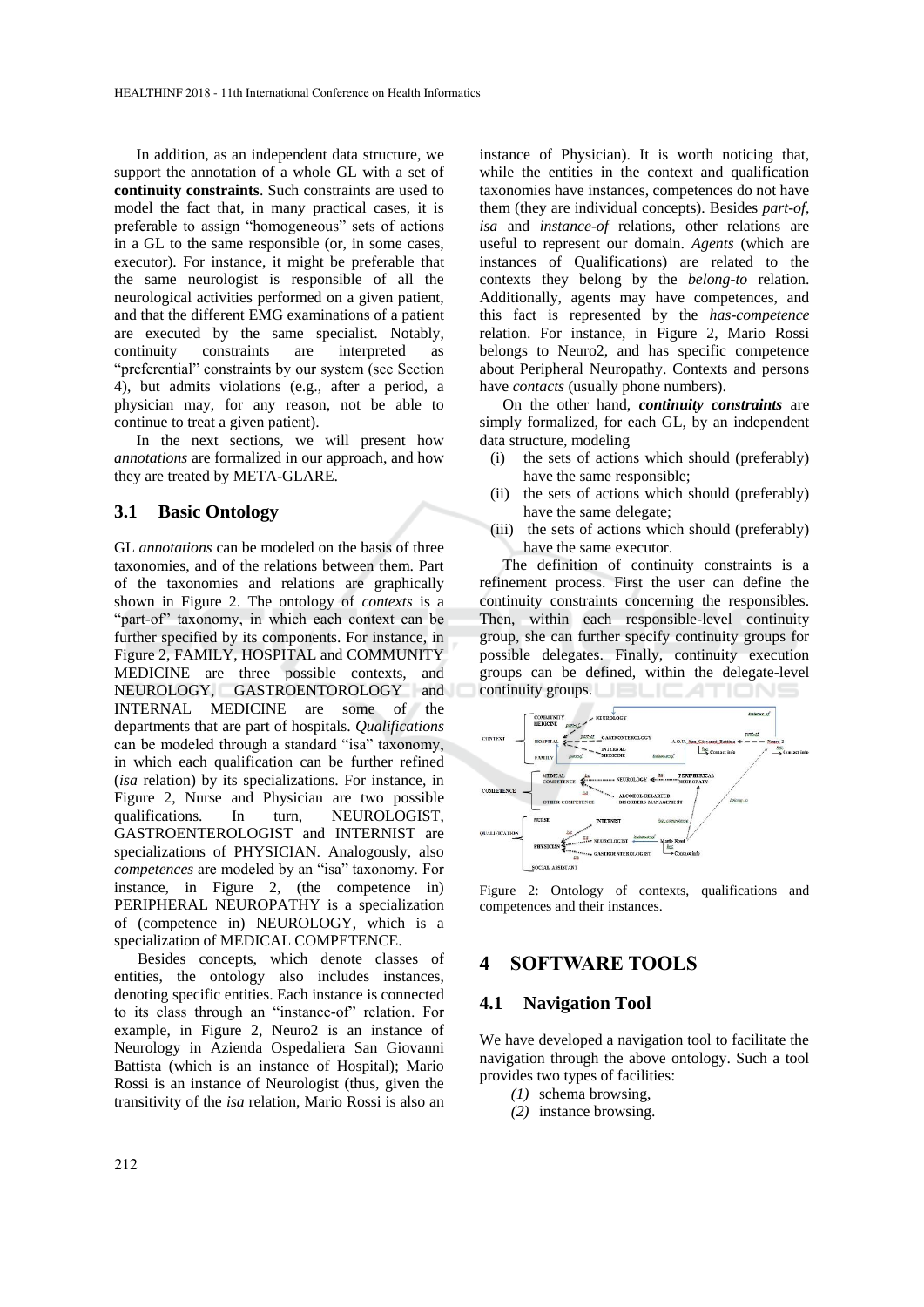The *schema browsing* facility allows users to navigate the ontology (using the *part-of* and *isa* relations) and to find qualifications/contexts/ competences.

The *instance browsing* facility allows users to find a specific agent on the basis of the relations *part-of*, *isa*, *instance-of*, *has-competence*, *belong-to*. For example, it is possible to find an agent on the basis of a qualification (e.g. Physician), a context (e.g. Neurology) and, possibly, a competence (e.g. Peripheral Neuropathy). This facility can give in output (i) one or more agents (and their contact information) satisfying the requirements, or (ii) one or more specific contexts, in which agents having the required qualification and competences operate.

### **4.2 Acquisition**

We have extended GLARE with an *annotation support*, supporting the acquisition of GL annotations. We have developed a user friendly Graphical User Interface (GUI). To achieve such a goal, we enrich the acquisition GUI to provide users with schema browsing facilities (section 4.1).

Moreover, we have developed an ad-hoc module to support the definition and the acquisition of *continuity constraints.* The user can use this module to browse the GL and to specify the set of actions in the GL which belong to a continuity constraints by selecting such actions in the graphical representation of the GL.  $\Box$ 

### **4.3 Execution Engine**

We now extend the execution engine of META-GLARE to support the distributed execution of GLs. Specifically, we provide facilities to support the identification of the responsible(s), of delegate(s) and of the executor(s) for the next action(s) according to the GL annotations.

Already in its original version (Terenziani et al., 2014), META-GLARE execution engine was adopting an agenda, containing a set of pairs  $\{(A_1, T_{A1}), ..., (A_k, T_{Ak})\}$  representing the actions to be executed next  $(A_1,...,A_k)$ , and the window of time within which the actions have to be executed  $(T_{A1}, \ldots, T_{Ak})$ . Notably, more than one pair may appear in the set, to support concurrent execution.

To support the management of responsibilities\ delegations\executions, we add, for each action A in the agenda, a new data structure Stack<sub>A</sub>, called *agent stack* (of A), of the form Stack<sub>A</sub>:  $\langle (X_1, \text{role}_1),$  $..., (X_k, \text{role}_i)$  where  $X_i$  is a specific agent, and role<sub>h</sub> her role in the management of the action A

 $(i.e., responsible (R), delegate (D), or executor (E))<sup>1</sup>.$ 

The execution of a GL starts with an initialization phase. All the initial actions are inserted into the agenda, together with the window of time in which they must be executed. Here and in the following algorithms, we adopt the approach in [9] to determine the window of time in which each action has to be executed, on the basis of the temporal constraints in the GL. For each one of such actions, and for each actions belonging to the Responsibility Continuity Group ("RCG" in the following algorithm) of such actions, the agent stack is initialized. In such a way the continuity of resposibles is granted.

Notably the responsibles of the first actions are predetermined and provided as input to the execution engine.

The GL execution engines operates as described by Algorithm 2. For each action A in the agenda, the GL execution engine starts its execution by sending the *execute* message (line 2) to the agent on the top of the agent stack StackA, asking her to manage the action A in the time window  $T_A$  according to her role. In case action A is executed (line 3), A is removed from the Agenda (line 4). Thus, the execution engine evaluates the set S of the next actions in the GL to be executed, using the *get\_next* function (line 5). Notably, identifying the next actions which have to be executed during the execution of a GL is a standard operation (see (Isern and Moreno, 2008)). For the META-GLARE approach see (Terenziani et al., 2014).

Each action B belonging to S is pushed onto the Agenda. Then, in the case that B has not a responsible (i.e.,  $Stack_B$  has not been created yet), the execution engine asks to the responsible of A  $(i.e.$  the agent stored at the bottom of  $Stack_A$ ) to search a responsible for B and the other actions in its responsibility continuity group (i.e., RCG(B); line 9) through the *next\_responsible?* message. Notably, since we manage continuity groups, the responsible of an action B in the GL can be already determined before the time when B is inserted in the agenda (due to the fact that B belongs to the responsibility continuity group of another action A already inserted

-

 $<sup>1</sup>$  At the time of the execution of an action A, its agent</sup> stack Stack<sub>A</sub> should contain the responsible (bottom of the stack), a certain number of delegates (zero delegates in case no delegation has been performed; more than one delegate are possible, to support delegation of delegations), and one executor (which might be also be the last delegate, or the responsible).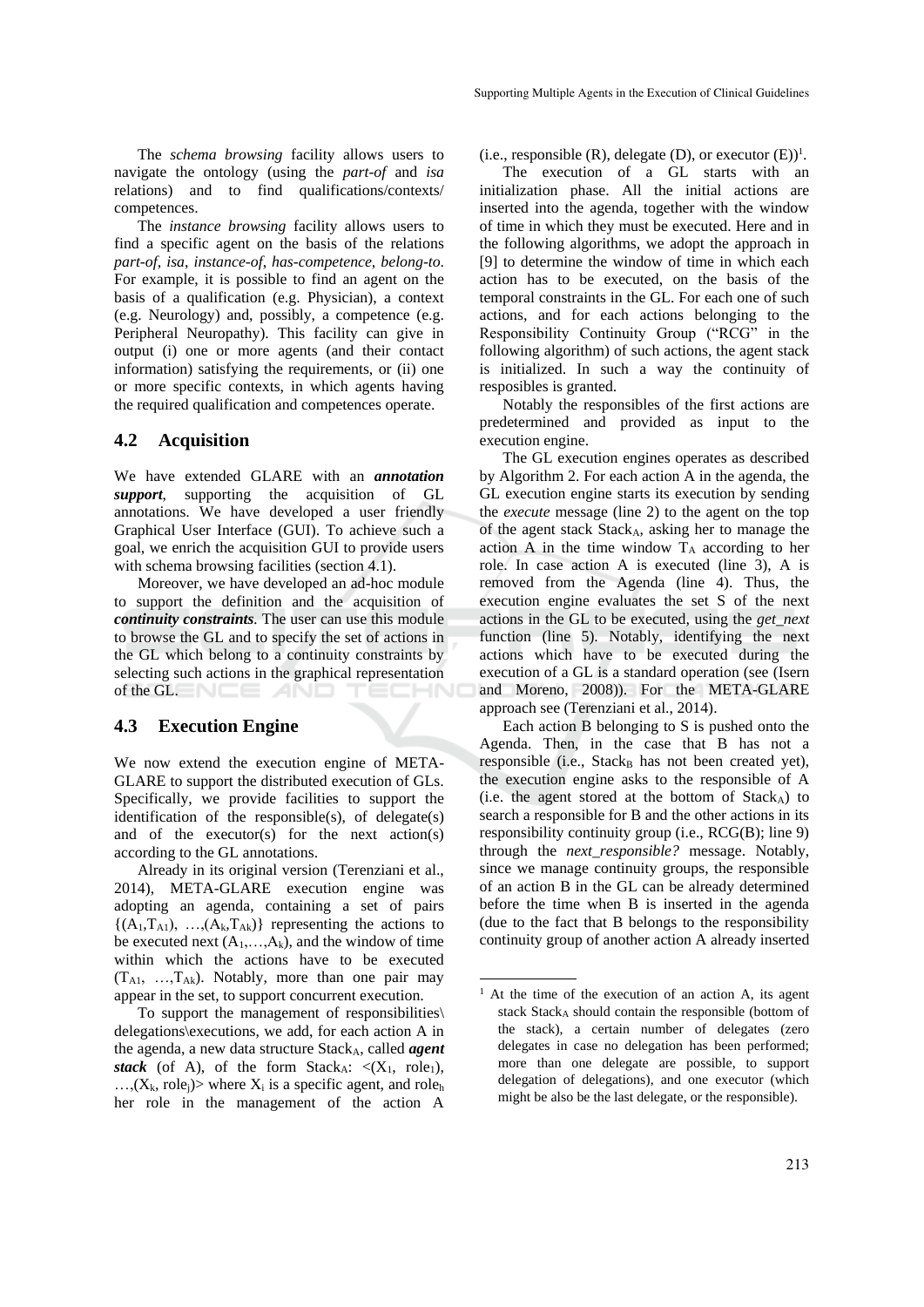in the agenda). Finally, the stack of A is deleted (line 10).

- 1. Let  $\{(A1, M<sub>A1</sub>), ..., (Ak, M<sub>Ak</sub>)\}$  be the set of the starting actions of GL, and of their responsibles.
- 2. put the starting actions (and their time) in Agenda
- 3. **for each** (A, TA) in Agenda **do for each**  $B \in RCG(A)$  **do**  $initialize(Stack_B, M_A, R)$

Algorithm 1: Pseudocode of the initialization of the **GL executor engine.**

```
1. for each (A, TA) in Agenda do
```

```
2. OUT\leftarrowsend (top(StackA), execute(A,TA))
```

```
3 if (OUT == OK) then
```

| 4.  | Remove A from Agenda                  |  |  |  |  |
|-----|---------------------------------------|--|--|--|--|
| 5.  | $S \leftarrow get\_next(A)$           |  |  |  |  |
| 6.  | for each B in S do                    |  |  |  |  |
| 7.  | put in Agenda B                       |  |  |  |  |
| 8.  | if B has no responsible then          |  |  |  |  |
| 9.  | send(next_responsible?                |  |  |  |  |
|     | (bottom(Stack <sub>A</sub> ), RCG(B)) |  |  |  |  |
| 10. | Delete Stack <sub>A</sub>             |  |  |  |  |
| 11. | else                                  |  |  |  |  |
| 12. | pop(stack of A)                       |  |  |  |  |
| 13. | goto 2                                |  |  |  |  |
|     |                                       |  |  |  |  |

Algorithm 2: Pseudocode of **GL executor engine.**

Otherwise, in case A is not executed (i.e. the agent on the top of StackA rejects its role), a pop on  $Stack<sub>A</sub>$  is performed (line 12). Thus, A remains in Agenda and the engine executor has to handle it again sending an execute message to the new top of the stack of A.

Notably, we support the fact that an agent accepts the responsibility, the delegation or the execution of a set of actions (all the actions in a continuity group) but, later on, stops to operate on some of the accepted actions. In such a case, the GL execution engine "goes up" in the agent stack of the "rejected" actions to find new delegates or responsibles. Notably, though the current responsible may decide not to operate any more on the actions he previously accepted, before "retiring" she has to find a new responsible for them

## **4.4 Support to Agents**

As described above, we consider three different categories of agents in GL execution: *responsibles*, *delegates*, and *executors*. Each of them has different rights and duties, and for each of them we provide different supports.

A first set of facilities has the goal of supporting agents to find proper responsibles, delegates and executors of one or more GL actions.

The *find\_responsible* function allows an agent to use the *instance browsing* facility to find a set of agents that satisfy the requirements expressed in the GL annotations. The agent selects one of them as the responsible for the action A (if A is in a continuity group, all the actions in the continuity group are considered). Notably, finding a responsible for a continuity group of actions does not only involve the selection of an appropriate (i.e., satisfying the annotations of the actions) agent in the ontology, but also to interact with her to know whether this agent accepts or not (by sending the  $accept\_responsibility?$ <sup>*({(A<sub>1</sub>,T<sub>A1</sub>)</sup>…,(A<sub>k</sub>,T<sub>AK</sub>)}*)</sup>

message. In the case the agent gives a positive response the *agent stacks* of  $A_1$ , ...,  $A_k$  are created, specifying the new responsible, otherwise the research for a responsible goes on.

The *find\_delegate* and *find\_executor* functions operate similarly, supporting the identification of appropriate delegates (if desired) and executors (compulsory) to actions (through the use of *accept\_delegation?* and *accept\_execution?* messages) and taking into account continuity groups.

In our approach, each agent has the possibility to receive and send different types of messages, depending on her current role (responsible, delegate, executor) in the execution of the GL.

**JBLICATIONS** 

## **Responsible.**

*Receipt of an execute* $(A, T_A)$  *message*. When the responsible of an action A receives an *execute(A,TA) message,* it means that it has previously accepted the responsibility of such an action. However, it may be the case that, for any reason, at the time when A must be executed, the responsible wants\needs to decline (e.g., the responsible of a patient with a chronic disease may retire, or move away). We allow her to do so, but with a restriction: the current responsible is in charge of finding a new responsible for the action A and the other actions (not executed yet) in the responsibility continuity group of A (using the *find\_responsible* function). On the other hand, if the responsible retains her responsibility, she still has several options: she can

- (i) **delegate** DCG(A) (i.e., A and all the other actions in the Delegate Continuity Group of A), through the find\_delegate function
- (ii) **find an executor** for ECG(A) (i.e., A and all the other actions in the Executor Continuity Group of A, through the *find\_executor* function,
- (iii) directly **execute** A herself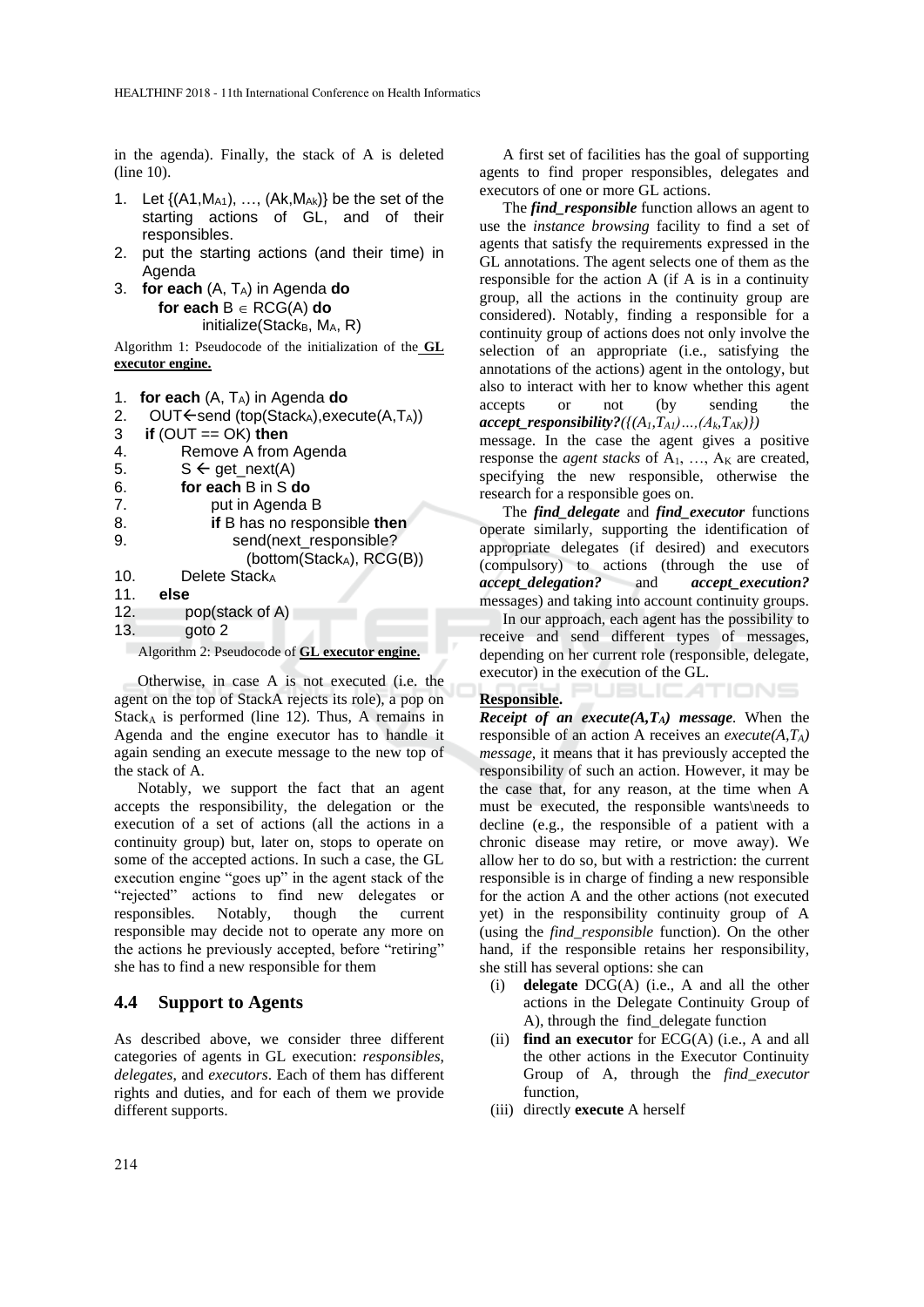#### *Receipt of a next\_responisble?({(A1,TA1),…, (Ak,TAk)} message.*

The current responsible is in charge of identifying an appropriate responsible for the actions  $A_1... A_k$ . To support her in this task, we provide the *find\_responsible* function, described above.

*Receipt of an accept responsibility?({(A1,T<sub>A1</sub>),..., (Ak,TAk)} message.*

The agent may accept or reject the new responsibility.

Notably, soon after the acceptance of the responsibility of a set of actions  $\{(A1, T_{A1}), \ldots,$  $(Ak, T_{Ak})$  (a Responsibility Continuity Group of actions), the new responsible can soon search for delegates or executors for such actions (considering their Delegate and Executor Continuity Groups respectively), using the *find\_delegate* and *find executor* facilities. In such a way, the mechanism of determining delegates and executors can proceed in a (partially) asynchronous way with respect to the actual execution of actions in the GL.

#### **Delegate.**

When a delegate receives an *execute(A,TA) message,* she may decline. Such a situation is directly managed by the execution engine (see Algorithm 2), which pops the delegate from  $Stack<sub>A</sub>$ and send the *execute* $(A, T_A)$  message to the new top of the stack. On the other hand, if the delegate retains her role, she can **delegate** DCG(A), **find an executor** for ECG(A) or directly **execute** A herself. Additionally, she may accept or reject an *accept\_delegation?({(A1,TA1),…, (Ak,TAk)} request.*

Notably, as in the case of responsibles, soon after the acceptance of the delegation of a set of actions  $\{(A1, T_{A1}), \ldots, (Ak, T_{Ak})\}$  the new delegate can soon look for delegates or executors for such actions.

#### **Executor.**

When an executor receives an *execute(A,TA) message,* she may decline. Such a situation is directly managed by the execution engine, as described above (concerning delegates). Otherwise, she must execute action A within the time interval TA. Additionally, she may accept or reject an *accept\_execution?({(A1,TA1),…, (Ak,TAk)} request.*

## **5 EXAMPLE**

In this section, we present an application of our approach to a GL for alcohol-related problems (Scottish Intercollegiate Guidelines Network, n.d.), adapted to the Italian context (see Figure 3).

The GL starts with a request of some clinical data (query action 1), used in the following decision action (decision action 2), which is meant to diagnose whether the patient is currently experiencing a crisis state. The management of an alcoholrelated crisis is outside the GL scope. If, on the other hand, the patient is not experiencing a crisis, her history is collected (query action 3), to distinguish whether it is the first time that the patient is in treatment for alcohol-related problems, or not (decision action 4). New patients require the collection of biological markers, blood alcohol concentration and anamnestic data (data request 5 and work action 6), while this data collection is not needed for patients who were already cared for alcohol related disorders (data request 12 and work action 13). For latter patients, an evaluation of biological markers and blood alcohol concentration (decision action 14) are required, to decide whether monitoring them or proceed with a detoxification. Focusing on new patients, a diagnosis about the presence of alcohol-related problems is performed (decision action 7), on the basis of the collected information. Ifthe patient does not show alcoholrelated problems, the GL execution is ended. Otherwise, two different treatments can be applied, depending on the severity of alcohol-related problems; both start with a screening test (work actions 8 and 9 respectively). Focusing on patients who show a mild alcohol-dependence (work action 9), after evaluating the screening test results (decision action 10), the patient can be selected for a brief intervention for hazardous and harmful drinking (composite action 11), which basically consists in a set of motivational interviews.



Figure 3: META-GLARE graphical representation of part of the GL on the treatment of alcohol related disorders.

Exploiting the annotation support (see Section 4.2), we have *annotated* all the actions defining the possible qualification(s) of its responsible, delegate (if any) and executor. Moreover, we have identified and specified the continuity groups in the GL. In this specific application, possible values for the attributes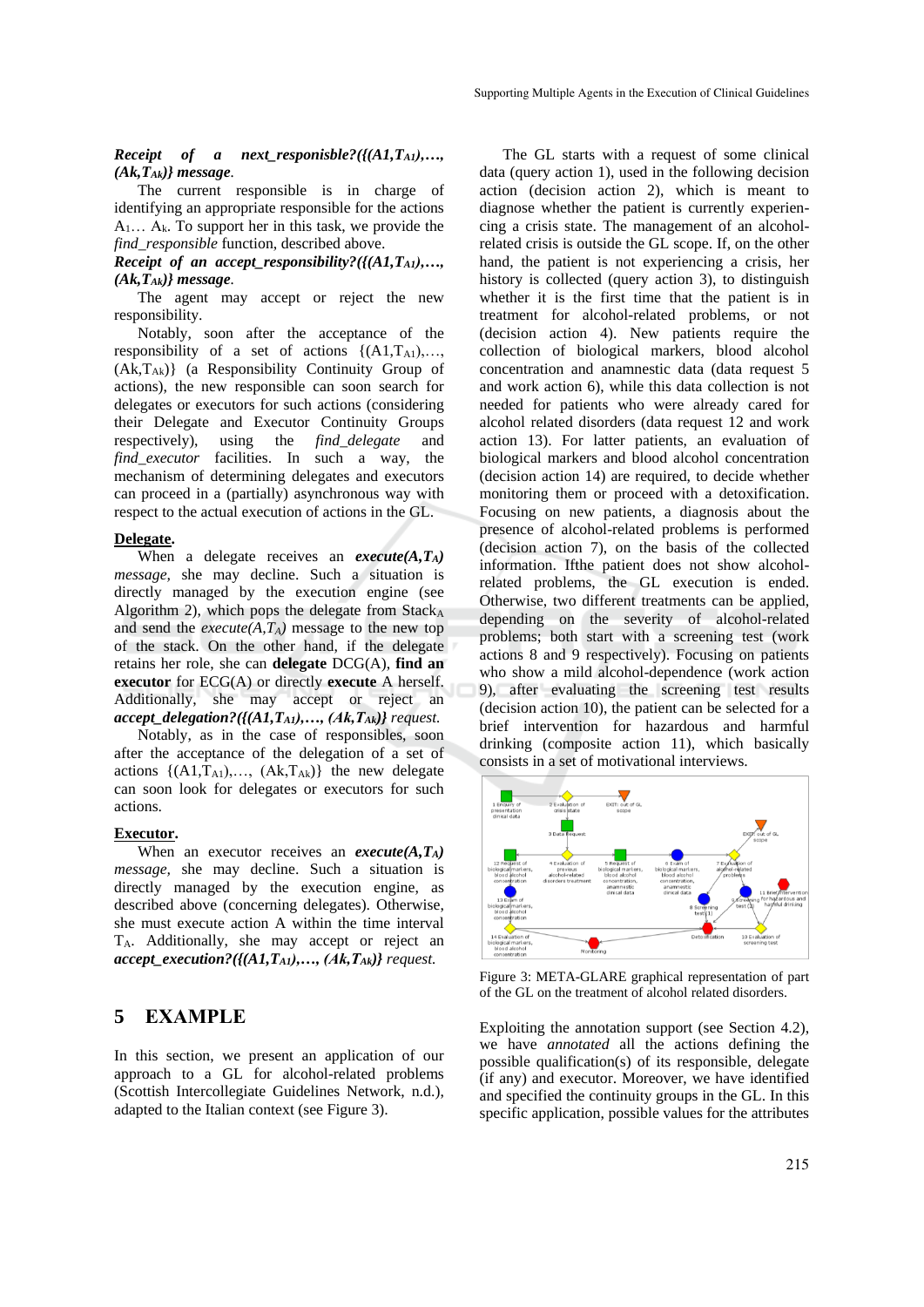| <b>Responsibility Continuity</b><br><b>Group: Responsible</b><br>Oualification | <b>Delegation</b><br><b>Continuity Group:</b><br>Delegate<br>Oualification | <b>Execution</b><br>Continuity<br>Group:<br><b>Executor</b><br><b>Qualification</b> | Context                          | <b>Action number</b> |
|--------------------------------------------------------------------------------|----------------------------------------------------------------------------|-------------------------------------------------------------------------------------|----------------------------------|----------------------|
|                                                                                | DG1: R1. R4                                                                | EG1: R1, R2,<br>R <sub>4</sub>                                                      | C1, C2, C3,<br>C4, C5            |                      |
| RG1: R1. R4                                                                    |                                                                            |                                                                                     | C1, C2, C3,<br>C4. C5            | $\overline{2}$       |
|                                                                                | DG2: R1, R4                                                                | EG2: R1, R2,<br>R4                                                                  | C1, C2, C3,<br>C4. C5            | 3                    |
|                                                                                |                                                                            |                                                                                     | C1, C2, C3,<br>C4. C5            | $\overline{4}$       |
| RG2:RI                                                                         | DG3:R1                                                                     | EG3:R1                                                                              | C1, C2, C3, C4<br>C1, C2, C3, C4 | 5<br>7               |
| RG3:R1                                                                         | DG4:R1                                                                     | EG4:RS                                                                              | C4                               | 6                    |
| RG4:R1                                                                         | DG5:R1                                                                     | EG5:R1                                                                              | C1, C2, C3, C4                   | 12                   |
|                                                                                |                                                                            |                                                                                     | C1, C2, C3, C4                   | 14                   |
| RG5:R1                                                                         | DG6:RI                                                                     | EG6: R5                                                                             | C4                               | 13                   |
|                                                                                | DG7:R1                                                                     | EG7: R1. R2                                                                         | C1, C2, C3, C4                   | $\bf{8}$             |
| RG6: R1                                                                        | DG8:R1                                                                     | EG8: R1. R2                                                                         | C1. C2. C3. C4<br>C1, C2, C3, C4 | 9<br>10              |
|                                                                                | DG9:RI                                                                     | EG9: R1, R2                                                                         | C1, C2, C3, C4                   | п                    |

Figure 4: The annotations of actions in Figure 3.

in the annotations are the following:

- context: Community medicine (C1), SERT medicine (C2), in-patient care (C3), hospital ambulatory care  $(C4)$ , social services  $(C5)$ ;
- qualification: physician (R1), nurse (R2), healthcare assistant (R3), social assistant (R4), laboratory technician (R5).

The treatment continuity criteria demands that all the actions corresponding to the initial evaluation of the patient status (actions 1-4) must have a unique responsible (responsibility continuity group RG1; see Figure 4), which must be a physician (R1) or a social assistant (R4). The continuity group RG1 is further divided into two "subparts", corresponding to the two delegation continuity groups DG1 and DG2. In particular, DG1 corresponds to the identification of a crisis currently in progress (actions 1 and 2) and DG2 corresponds to the identification of previous alcohol-related disorder treatments (actions 3 and 4). Moreover, due to the execution continuity constraints, action 1 and action 2 belong to a single execution continuity group (EG1) and the actions 3 and 4 to a single execution continuity group (EG2). The executor of the actions in EG1 must be a physician (R1), or a social assistant (R4), or a nurse (R4). The actions in EG2 have the same constraints and the same annotations. After action 4, there are two alternative treatment paths. One path manages patients who are treated for alcohol correlated problems for the first time. Such a path is annotated with a responsibility continuity group RG2 on the actions to evaluate the patient's problem (action 5 and 7) and with a responsibility group RG3 on the exams needed for such an evaluation (action 6). RG2 and RG3 require a physician (R1) as responsible. Notably, a continuity group can contain noncontiguous actions (e.g., RG2 is composed by action 5 and 7 which are not contiguous in the GL).

In the following, we exemplify how META-GLARE extended execution engine can work on the above part of the GL. For the sake of simplicity, we omit the management of temporal constraints.

**STEP 0:** at the beginning of the execution, the META-GLARE executor engine identifies action 1 as the first action of the GL, and puts it in the agenda. We suppose that agent X, who is a social assistant in the social services SS1, is the responsible of action 1. Since action 1 belongs to RG1, X is also the responsible of all the actions belonging to such a continuity group (i.e., actions 1, 2, 3 and 4). Thus, the agent stacks of the four actions are created and initialized with  $X$  as responsible. In the initial step, the stacks for actions 1-4 are therefore initialized as follows (line 3 of Algorithm 1):

stack<sub>1</sub>:  $\langle (X,R) \rangle$ ; stack<sub>2</sub>:  $\langle (X,R) \rangle$ ; stack<sub>3</sub>:  $\langle (X,R) \rangle$ ; stack $_4$ :  $\langle (X,R) \rangle$ .

The agenda of the execution engine contains only action 1 (and its temporal window, not considered in the example).



**STEP 1:** the executor engine sends an *execute* message for each action in the agenda (line 2 on Algorithm 2). Action 1 is the only action in the agenda, therefore the executor engine sends a message to the top element of the stack<sub>1</sub> (i.e., to  $\overline{X}$ ) to perform the execution of action 1. X receives the *execute* message and she decides to be the executor of action 1. Thus, X is put in the stack of action 1 as executor, and since actions 1 and 2 belong to the execution continuity group EG1, she is pushed as executor also onto the stack of action 2. At this point, the status of agent stacks and the agenda is the following:

stack<sub>1</sub>:  $\langle (X,R),(X,E)\rangle$ ; stack<sub>2</sub>:  $\langle (X,R),(X,E)\rangle$ ; stack<sub>3</sub>:  $\langle (X,R) \rangle$ ; stack<sub>4</sub>:  $\langle (X,R) \rangle$ . Agenda: <1>.

X executes action 1 (returning "OK", line 2). Since action 1 has been executed, the executor engine removes it from the agenda (line 4). Then (line 5), the next action of the GL is found (i.e. action 2) and it is put in the agenda (line 7). Action 2 has already a responsible, thus the stack of action 1 is simply deleted.

stack<sub>2</sub>:  $\langle (X,R),(X,E)\rangle$ ; stack<sub>3</sub>:  $\langle (X,R)\rangle$ ; stack<sub>4</sub>:  $\langle (X,R)\rangle$ .

Agenda: <2>.

**STEP 2:** the above procedure is similarly repeated for action 2 in the Agenda. We suppose that, after receiving the message, X, who is registered as executor of action 2, executes it, deciding that patient is not experiencing a crisis. Thus, action 3 is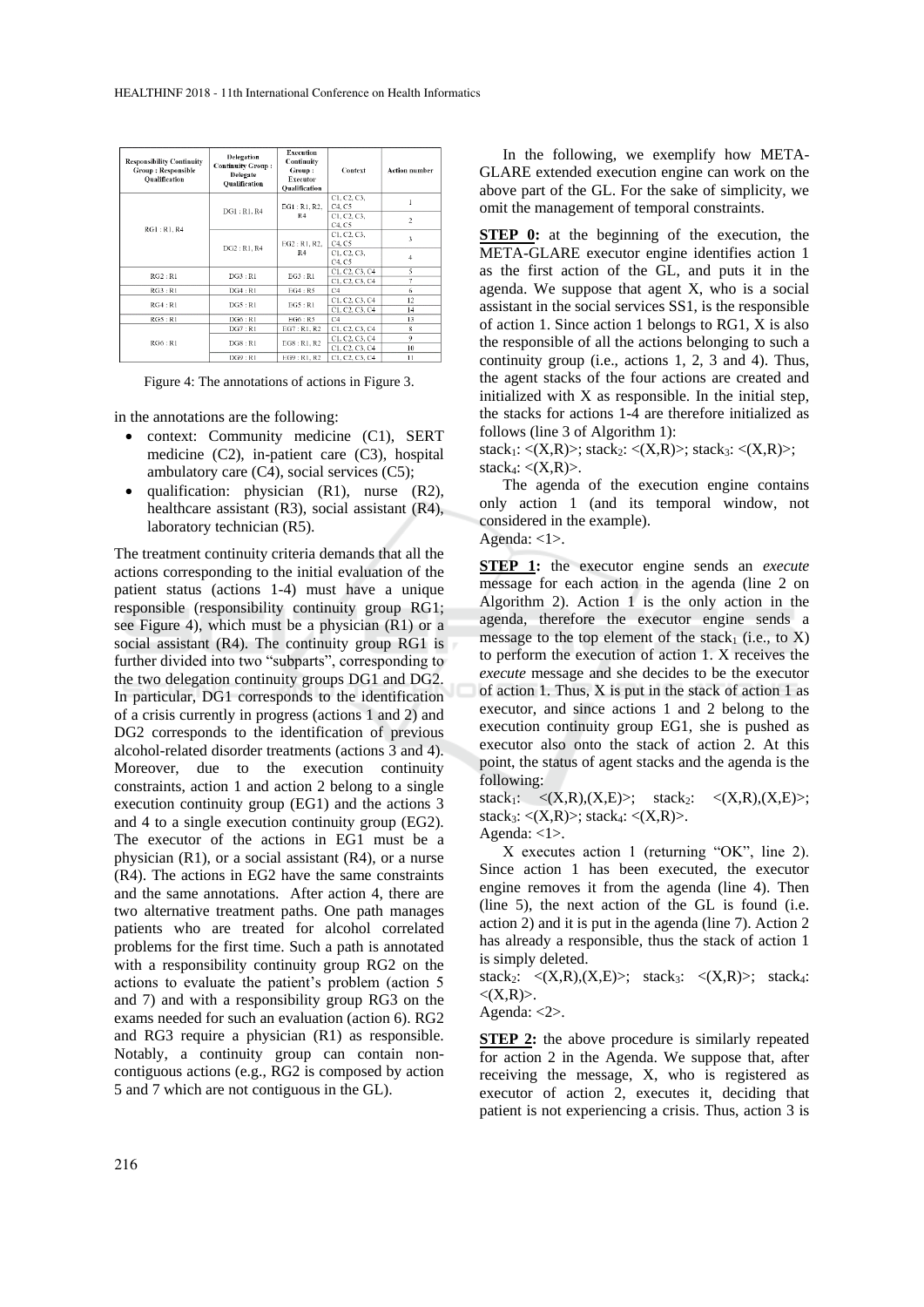identified as next action and put in the agenda. Also in this case, action 3 has its responsible already defined (i.e. X).

stack<sub>3</sub>:  $\langle (X,R) \rangle$ ; stack<sub>4</sub>:  $\langle (X,R) \rangle$ . Agenda: <3>.

**STEP 3:** Action 3 is the only action in the Agenda and is managed sending an *execute* message to its responsible  $X$  (i.e.  $X$  is on the top of stack<sub>3</sub>). However, in this case we suppose that X decides to *delegate* such an action. Exploiting the instance browsing facility of our navigation tool (see Section 4.1), X searches for an agent satisfying the requirements (i.e. a social assistant or a physician in her context). Through the navigation tool, X is provided with a list of possible agents. She selects a preferred one from the list and ask for acceptance, until she receives a positive reply. We suppose that (possibly after some negative replies of social assistants) the social assistant Y accepts. Since actions 3 and 4 belong to the same delegation continuity group (i.e. DG2), Y is also delegated for action 4.

stack<sub>3</sub>:  $\langle (X,R),(Y,D) \rangle$ ; stack<sub>4</sub>:  $\langle (X,R),(Y,D) \rangle$ . Agenda: <3>.

Y decides to be the executor of action 3. Since actions 3 and 4 belong to the same execution continuity group EG2, Y is nominated also as the executor of action 4 and she is put in the two stacks as executor.

TECHNO

 $stack_3: <(X,R),(Y,D),(Y,E)$ ; stack $_4$ : <(X,R),(Y,D),(Y,E)>. Agenda:  $<3>$ .

Y executes action 3 and action 4 is put in the agenda as next action. stack4: <(X,R),(Y,D),(Y,E)>.

Agenda: <3>.

**STEP 4:** the engine takes action 4 from the agenda, then it notifies to  $Y$  (i.e.  $Y$  is on the top of stack4) that action 4 has to be executed. Exploiting the instance browsing facility Y identifies the agent W as executor of action 4. W satisfies the action annotations (i.e. she is a nurse and operate is SS1). W accepts the assignments and she is put on stack<sub>4</sub> as executor.

stack $_4$ : <(X,R),(Y,D),(W,E)>. Agenda: <4>.

W executes action 4 and identifies that the patient is in treatment for alcohol-related problems for the first time (i.e. action 5 is the next action). Thus, action 5 is put in the agenda. Since action 5 has not yet a responsible (line  $\overline{8}$ ), the system asks to X, the responsible of action 4 (i.e., the element at the bottom of the stack $_4$ ) to find a responsible for the

next action. X must find a responsible who is a physician (R1) and works either in a Community medicine (C1) or in a SERT medicine (C2) or inpatient care (C3) or in a hospital ambulatory care (C4). Exploiting the instance browsing facilities, X finds a physician Z, who works in the community medicine CM2, and asks her for the responsibility of action 5. Z accepts the responsibility and, since action 7 belongs to the same responsibility continuity group (RG2), Z is nominated as responsible of both the actions in RG2. Stack<sub>5</sub>:  $\langle (Z,R) \rangle$ ; Stack<sub>7</sub>:  $\langle (Z,R) \rangle$ .

Agenda: <5>.

Then, the GL execution goes on in a similar way.

# **6 COMPARISONS AND CONCLUSIONS**

In this paper, we describe the first computerized approach to GLs supporting many different crucial issues for the distributed and coordinated execution of GLs by multiple healthcare agents. Our approachgrants for the continuity of the treatment of patients (i.e., the fact that, in any moment during the GL execution, there is always a responsible for each one of the next actions to be executed on the patient) through a support to the identification of the responsibles, executors and contexts of execution of the next actions. The extensions to the GL formalism (Section 3) and to the GL execution engine and the facilities in Section 4 fully achieve such a challenging goal. Indeed, they support action contextualization and (through the definition of Continuity Groups) treatment continuity. They provide support in the identification of responsibles, delegates and executors of actions having the required qualification, and the overall approach grants that, whenever an action has to be executed, there is always a current responsible for it, and possibly delegates and executors (notably, if an executor has not been already identified, the current responsible is urged to do so). Notably, also the temporal window in which actions must be executed (given the temporal constraints in the GL) is taken into account. Last, but not least, *delegation* is supported, to enable the current responsible to take advantage of the help of other healthcare agents.

Notably, we have described our approach on the basis of METAGLARE, but it is worth stressing that our methodology is completely general and system\ application-independent (i.e. other GL system can be extended applying our approach).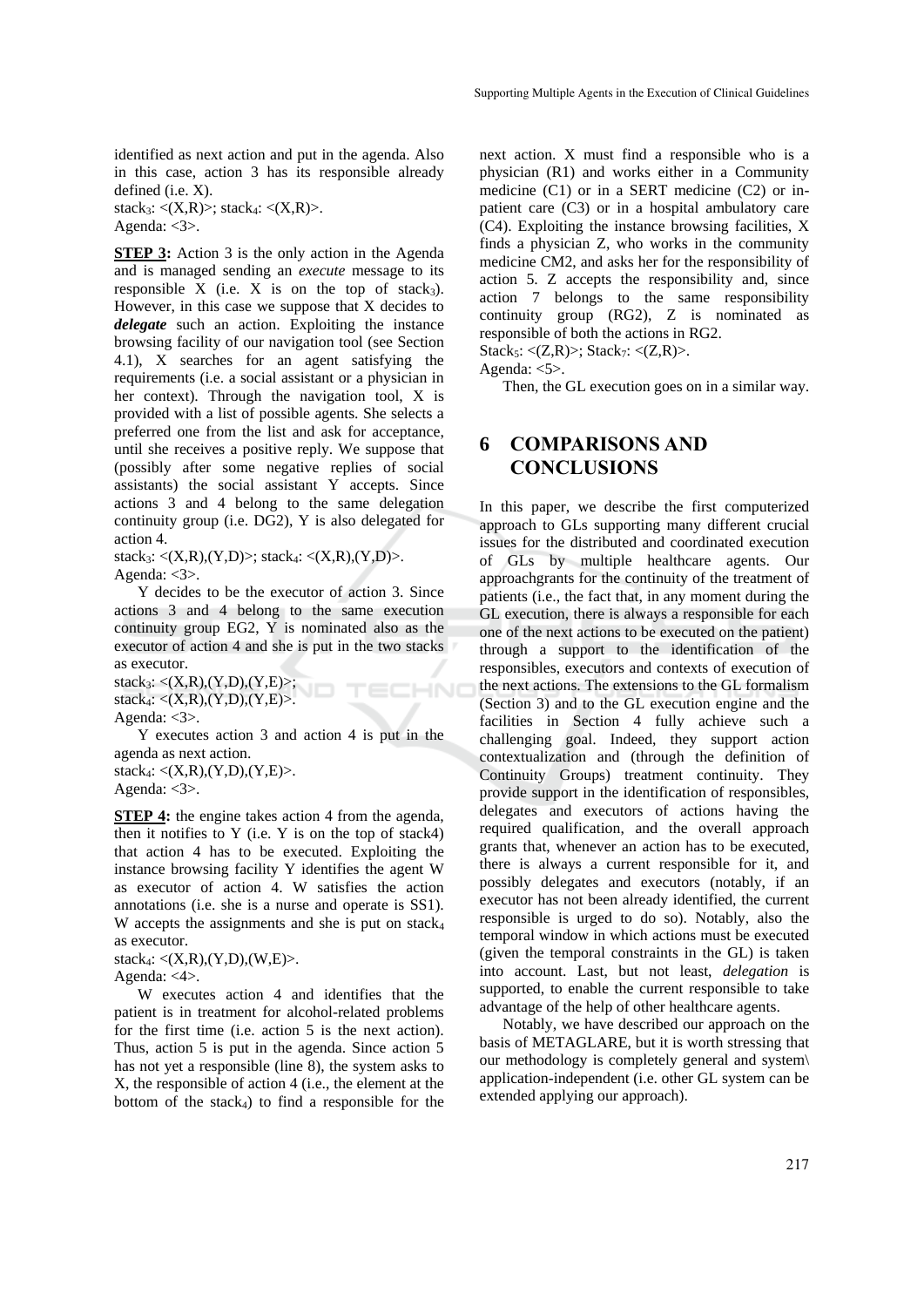While in the literature there is no other approach to computerized GL that has provided a support considering all the aspects above, several approaches have faced at least few of them.

Fox's group proposed an extension of the PROforma representation formalism (Sutton and Fox, 2003) to specify who will execute an action. However their goal is not the one of managing agents interactions in different contexts: they exploit agent information for better contextualizing GLs taking into account local human resources, and for flexibly adjusting them through delegation.

(Leonardi et al., 2007) propose a workflowbased solution to manage chronic patients over long time periods. In particular, the approach is meant to allow patients to obtain the necessary health care services by accessing different locations/ organizations, which can properly exchange/ communicate health data when needed. Their goal (i.e. support cooperative work between different healthcare organizations) is quite similar to ours; moreover, the authors model organizational knowledge (i.e. qualifications, resources etc.) by means of ontologies – as we do. However, their approach is not as flexible as ours, because interactions between agents, and allocations of the next action to a specific responsible, are strictly predetermined by a contract and can not be determined dynamically during the GL execution. On the other hand, we allow the responsible of the current action to navigate the ontology, and to dynamically and freely identify the responsible and\or the executor of the next action on the basis of the available knowledge and constraints. Moreover, they do not support delegation.

(Sánchez et al., 2011) propose an ontologydriven execution of GLs. Their approach relies on a *multi-agent* system, where every entity (i.e. actor or structure) in a medical centre is represent by one specific agent and every GL action is characterized by *hasResposible* relation with one agent or a set of agents. Their main contribution regards the delegation issue in a supervised fashion and the automation of the coordination internal activities using a medical-organisational ontology. Since their approach is meant to be applied within a specific medical centre, it is focused on supporting interaction in a distributed environment, where the coordination between actors can not be managed automatically.

Grando et al (2010) formalize cooperative work in GL execution (but not distributed executions across different contexts). The main issue they deal with is delegation of tasks to specific members of

the working team, on the basis of their competences, paying particular attention to responsibilities for enacting a service, and for handling exceptions. Specifically, they extend the design pattern framework introducing the types *role* (qualification in our approach) and *actor,* and a set of relations between key concepts. Since actors have roles and competences, they recall our notion of *agent.*  Therefore, they rely on concepts which are similar to our *annotation* information, even if we resort to a different mean for formalizing them (i.e. an ontology). However, Grando et al. do not consider contexts: in this sense, their approach is more limited than ours, and not straightforwardly extendable to deal also with *distributed* (and not just *cooperative*) GL executions. Moreover, we provide a set of software tools to manage the ontology in our formalization.

(Wilk et al., 2015) propose a framework to support GL execution, in which interdisciplinary healthcare teams are involved. They define three classes of agents (i.e. team manager, practitioner assistant, patient representative), but they classes do not correspond to *qualification*. They have the concept of *capability* that is similar to *competence.* They annotate actions, but their annotations are only related to the capability requirements. They have only the concept of executor of an action and not of responsible. Moreover, they have the concept of team, i.e. a set of agents (defined using a hybrid approach) who managed the execution and are coordinated by the team manager, i.e. the responseble of execution for the whole GL. The identification of executor of an action is not general as ours: only the team manager can identify the executors and first she has to consider the agents in the team. Only in the case than there is not any suitable and available agents in the team, she can search an external agent to execute the action and can add it to the team. Notably, this is a clear limitation, since many GLs can not have a single responsible. Considering also the absence of *context*, their approach is not adapt to deal with *distributed* executions.

(Bottrighi et al., 2013) is the approach most closely related to the one we present in this paper. In particular, in such an approach, actions are annotated (*coloured*, in the terminology in (Bottrighi et al., 2013)) with context, and qualification and competences for the responsible, and different forms of support are proposed to acquire and query annotations, and to execute coloured GLs. Notably, the approach we propose deeply extends the one in (Bottrighi et al., 2013) to consider three significant aspects, neglected in (Bottrighi et al., 2013):